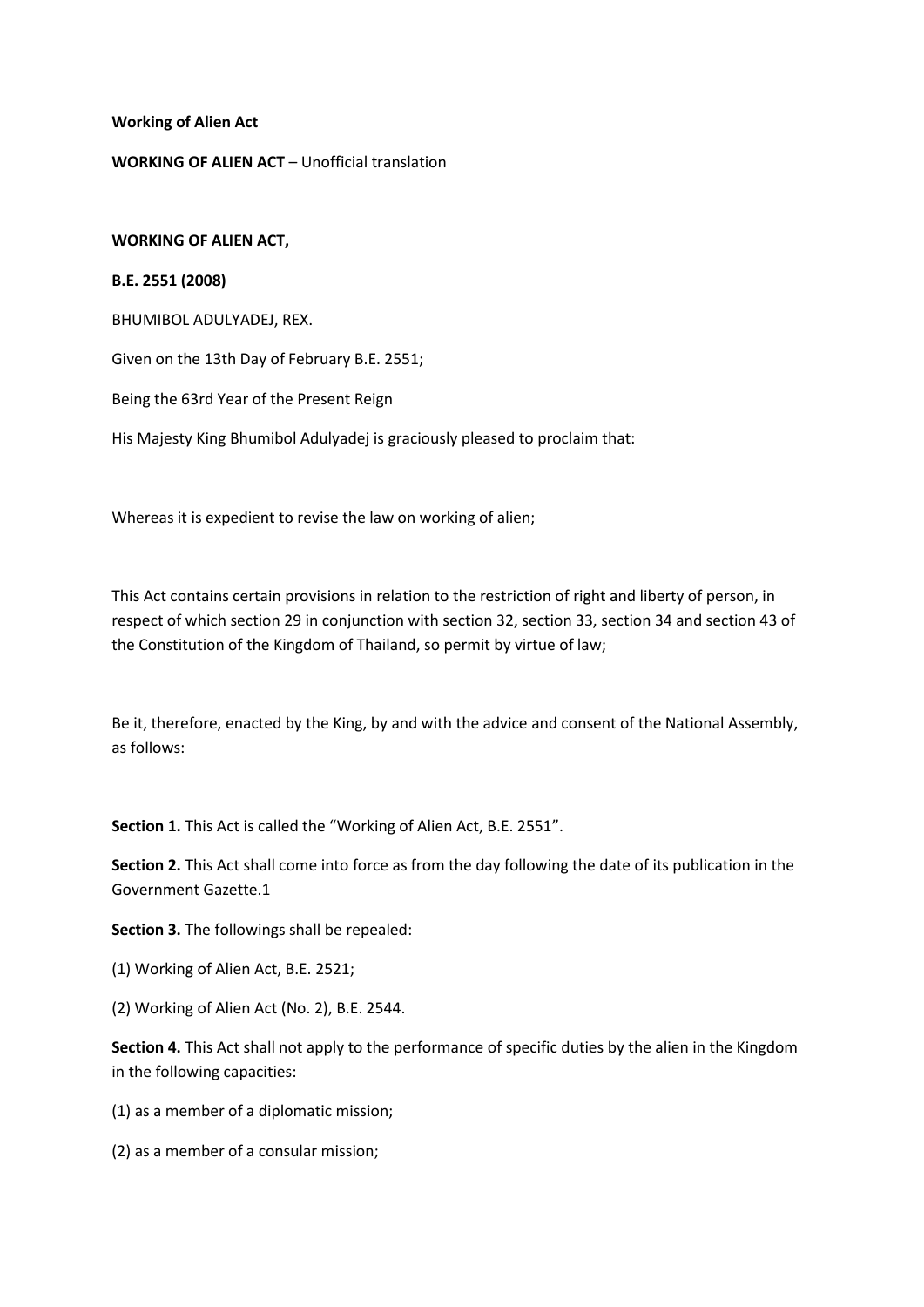(3) as a representative of member countries and official of the United Nations and specialised institutions;

(4) as a personal servant coming from foreign countries to work regularly for the person under (1) or (2) or (3);

(5) as a person who performs duties or missions in accordance with agreements between the Government of Thailand and foreign government or international organisation;

(6) as a person who performs duties or mission for the benefit of education, culture, art, sports or other activities as may be prescribed by the Royal Decree;

(7) as a person permitted, with or without any condition, by the Council of Ministers to enter and perform any duty or mission.

**Section 5.** In this Act:

"Alien" means a natural person who is not of Thai nationality;

"Work" means engaging in work by exerting energy or using knowledge whether or not in consideration of wages or other benefits;

"Permit" means a work permit;

"Holder of permit" means an alien who has been granted a permit;

"Employee" means the holder of permit under section 9, section 11, section 13 (1) and (2) and section 14 who has been granted to engage in work as prescribed by the Ministerial Regulation issued under section 15;

"Fund" means the Alien Repatriation Fund

"Board" means the Board of Alien Repatriation Fund;

"Committee" means the Committee Considering Working of Alien;

"Appeal Committee" means the Committee Considering Appeal on Working of Alien;

"Competent official" means a person appointed by the Minister for the execution of this Act;

"Registrar" means the Director-General and the competent official appointed by the Minister upon recommendation of the Director-General so as to grant permit and to perform other duties under this Act;

"Director-General" means the Director-General of the Department of Employment;

"Minister" means the Minister having charge and control of the execution of this Act.

**Section 6.** The Minister of Labour shall have charge and control of the execution of this Act and shall have the power to issue Ministerial Regulations prescribing fees not exceeding the rate hereto attached, granting exemptions from fees and prescribing other acts for the execution of this Act.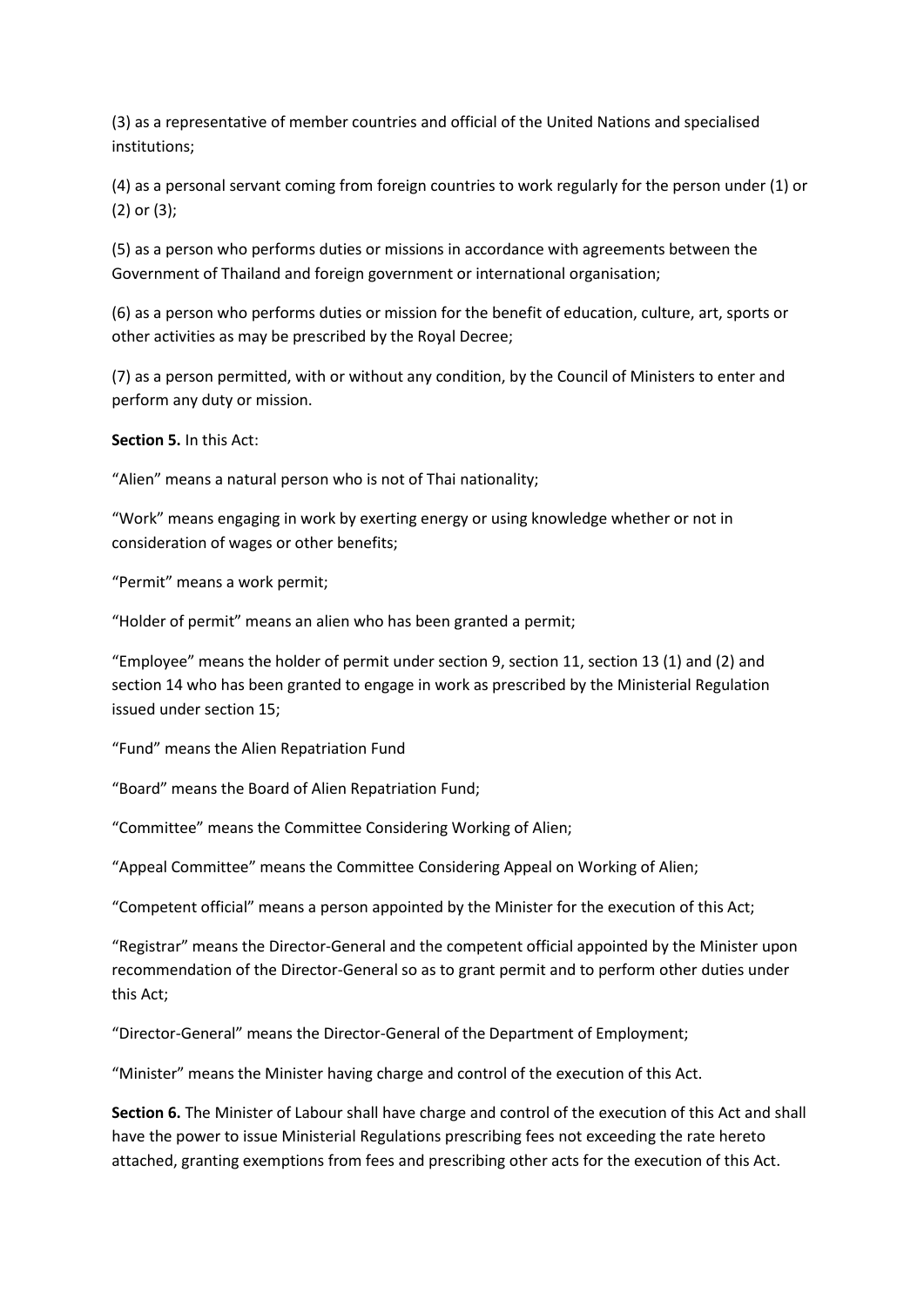Such Ministerial Regulations shall come into force upon their publications in the Government Gazette.

## **CHAPTER I**

## **Working of Alien**

**Part 1**

## **General Provisions**

**Section 7.** The work that may be engaged by alien as well as working area and period shall be prescribed by the Ministerial Regulation. In the issuance of such Ministerial Regulation, regard shall be had to national security, occupation opportunity of Thais and demand for alien labour as necessary for the development of the country. The matters to be prescribed may be different between general alien and the aliens under section 13 and section 15.

The provisions of paragraph one shall not apply to the working of aliens under section 12.

**Section 8.** In order to limit the number of aliens other than skilled workers or experts to engage in specific categories of works or in works with specific nature in the Kingdom, the Minister may, with approval of the Council of Ministers, impose by notifying in the Government Gazette the levy for hiring of aliens other than skilled workers or experts to engage in specific categories of works or in works with specific nature in the Kingdom.

Whoever desires to engage the alien under paragraph one shall notify the registrar in the form as specified by the Director-General and shall pay the levy at least three days prior to the date of hired contract.

Whoever fails to comply with the provisions under paragraph two shall be liable to surcharge at the rate of one-time of the levy to be paid.

### **Part 2**

# **Work Permit**

**Section 9.** No alien shall engage in any work other than the works under section 7 and the permit shall be granted by the registrar, except for the alien who enters into the Kingdom temporarily under the law on immigration so as to engage in necessary and urgent work for a period of not exceeding fifteen days and that alien may engage in that work after giving written notification to the registrar.

In the issuance of the permit, the registrar may impose any conditions to be complied with by the alien.

The permit, the application for and the issuance of the permit and the giving of notification under paragraph one shall be in accordance with the form and procedure as prescribed by the Ministerial Regulation.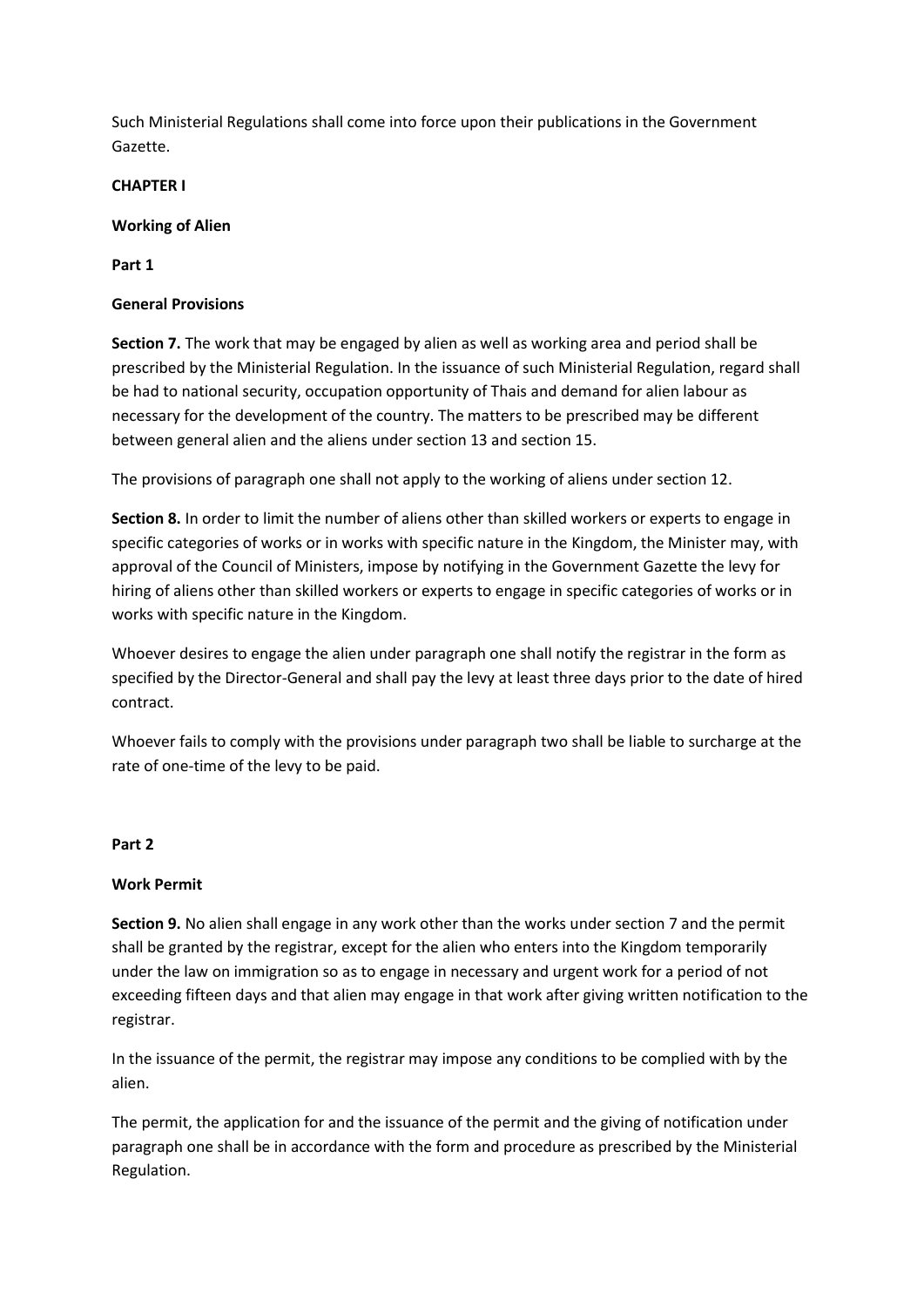The Director-General may lay down the guideline for prescribing of the conditions under paragraph two to be complied with by the registrar.

**Section 10.** The alien who is eligible for the permit under section 9 shall have the place of residence in the Kingdom or has been permitted to enter into the Kingdom temporarily under the law on immigration in any status other than tourists or transit passenger and shall not have any prohibitions as prescribed by the Ministerial Regulation.

**Section 11.** Whoever desires to engage an alien living abroad to work for his business in the Kingdom may apply for the permit and pay fee on behalf of that alien.

The application for the permit on behalf of the alien under paragraph one shall be in accordance with the procedure as prescribed by the Ministerial Regulation.

**Section 12.** In granting of permission to any alien to engage in work in the Kingdom under the law on investment promotion or other laws, the authority who grants permission under such law shall without delay notify the granting of that permission in writing to the registrar together with other details as specified by the Director-General.

The registrar shall, after receiving the notification under paragraph one, issue the permit to that alien within seven days as from the date of receiving of such notification.

While awaiting for the permit under paragraph two, that alien may engage in work without regard to section 24 until the date of receiving of the permit as notified by the registrar.

**Section 13.** The alien who is not eligible for the permit under section 9 on account of the following grounds may apply to the registrar for the permit to engage in the works as notified in the Government Gazette by the Council of Ministers according to the recommendation of the Committee with due regard to national security and social impact:

(1) being deported under the law on deportation, but he is allowed to work at any place in lieu of deportation or while awaiting for deportation;

(2) having immigrated into or stayed in the Kingdom without permission under the law on immigration, but he is allowed to stay in the Kingdom temporarily while awaiting for deportation under the law on immigration;

(3) being lost of nationality by the provisions of the Announcement of the National Executive Council No. 337, dated 13th December B.E. 2515 or by other laws;

(4) born in the Kingdom but not entitling to Thai nationality by the provisions of the Announcement of the National Executive Council No. 337, dated 13th December B.E. 2515;

(5) born in the Kingdom but not entitling to Thai nationality by the provisions of the law on nationality.

The Council of Ministers may impose any condition in the Notification under paragraph one.

The application for and the granting of the permit under paragraph one shall be in accordance with the procedure as prescribed by the Ministerial Regulation.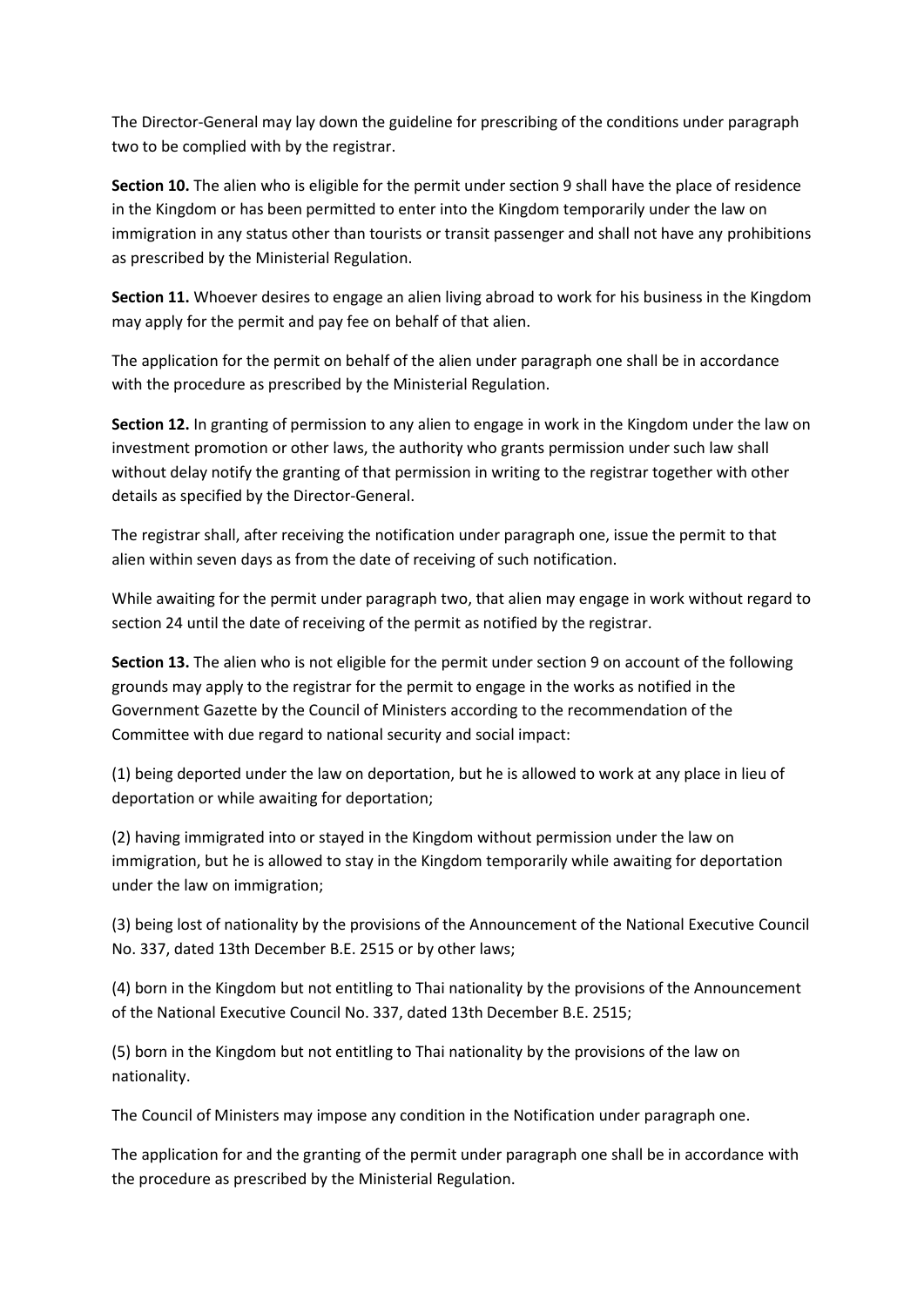**Section 14.** The alien having place of residence in, and being of nationality of, the country having common boundary with Thailand who enters into the Kingdom with travel document under the law on immigration may be permitted to engage in specific categories of works or in works with specific nature in the Kingdom temporarily through the specified period or season within the area which is adjacent to boundary or the area which is contiguous therewith.

An alien who desires to engage in the work under paragraph one shall submit the application, together with travel document, for temporary work permit to the registrar and shall pay fee in the amount as prescribed by the Ministerial Regulation.

In granting of the permit, the registrar shall specify the permitted working area or work place, working period, category or nature of work and the employer to work with in accordance with the form and procedure as prescribed by the Ministerial Regulation.

The provisions of this section may come into force in any area, to the alien of any nationality, for any category or nature of work, during any period or season and with any condition upon the Notification of the Council of Ministers as prescribed in the Government Gazette.

**Section 15.** The employee with the permit issued under section 9, section 11, section 13 (1) and (2) and section 14, particularly to the work as prescribed by the Ministerial Regulation, shall remit money to the Fund as security for repatriation of that employee and the employer shall have the duty to deduct salary of that employee and remit the deducted money to the Fund.

The amount of money to be remitted to the Fund, the deduction of salary and the remittance of the deducted money to the Fund under paragraph one shall be in accordance with the rules, procedure, period and rate as specified by the Ministerial Regulation. The prescribed amount and rate may be different for the employees of different nationalities with due regard to the cost of repatriation of the employee of each nationality.

The provisions of paragraph one shall not apply to the employee having the receipt issued under section 16 paragraph one showing that he completely paid to the Fund or having the certificate issued under section 16 paragraph two and the employee who has shown in the evidence of the registrar that he completely paid to the Fund, particularly to the employee whose money has not yet returned under section 18 or who has not been repatriated.

**Section 16.** When the employer remits deducted salary of any employee to the Fund, the registrar shall issue the receipt to the employer. Such receipt shall at least specify name and identification number of the employee whose salary has been deducted and remitted to the Fund and the unpaid amount. The employer shall then deliver the receipt to the employee as evidence.

In the case where the salary of the employee has been deducted so as to remit to the Fund completely, the employer shall issue the certificate thereon to that employee as evidence.

If the certificate issued under paragraph two is lost or damaged, the employee may request the registrar for the substitution thereof.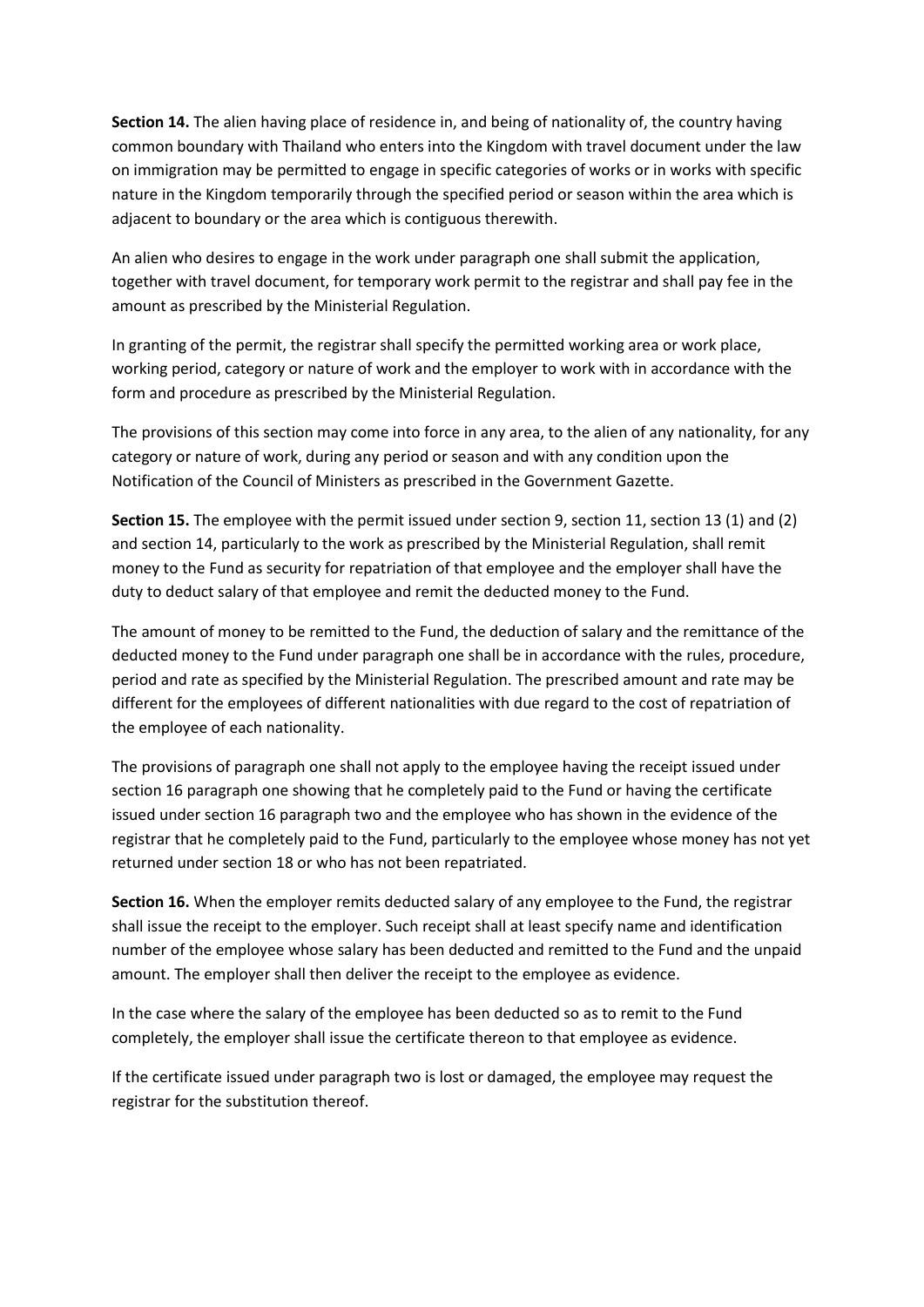The issuance of the receipt under paragraph one and the certificate under paragraph two and the issuance of the substitution under paragraph three shall be in accordance with the form, rules and procedure as prescribed by the Ministerial Regulation.

**Section 17.** The employer who fails to remit the deducted salary under section 15 to the Fund or remit an incomplete amount shall be liable to surcharge at the rate of two per cent per month of the unremitted or incomplete amount thereof.

**Section 18.** The employee who departs the Kingdom on his own expense shall be entitled to claim his deducted salary which has been remitted to the Fund. In this case, the employee may submit his request to the registrar at the port of entry he has to presence for his departure or posts his written claim to the registrar.

The employee shall, in making of the claim under paragraph one, attach the evidence under section 16 paragraph one therewith if the he has not yet paid the Fund completely or the evidence under section 16 paragraph two if the he has completely paid to the Fund.

The registrar shall return the deducted salary under paragraph one to the employee within thirty days as from the date of receiving the request or claim, as the case may be. If the registrar fails to return that money to the employee within the aforesaid period, the registrar shall return that money together with interest at the rate of seven point five per cent per annum since the expiration of the aforesaid period through the date the registrar returns that money to the employee.

The return of deducted salary and interest thereof under this section may be made in cash or cheque specifying the name of the employee or by transferring that money to the account of the employee in accordance with the rules as prescribed by the Director-General.

**Section 19.** If the employee who departs the Kingdom on his own expense fails, within two years as from the date he departs the Kingdom, to claim for his deducted salary remitted to the Fund under section 18, his right to claim for that

money shall be terminated and that money shall devolve on the Fund.

Within two years as from the departing date, if the employee under paragraph one enters into the Kingdom and engages in the work as specified in the permit which is still valid or engages in the work as specified in the new permit and

that work has been prescribed by the Ministerial Regulation enacted under section 15, as the case may be, that employee shall be exempted from deduction of salary so as to remit to the Fund, except where the deducted salary which is remitted to the Fund of that employee has not yet completed, the employer shall deduct salary of that employee so as to remit to the Fund until the completion thereof.

**Section 20.** If the employee has to be repatriated, the Fund shall provide money for the expense of repatriation of that employee.

In the case where the money remitted to the Fund of the employee to be repatriated has not yet completed, the Fund shall provide only for the deficient,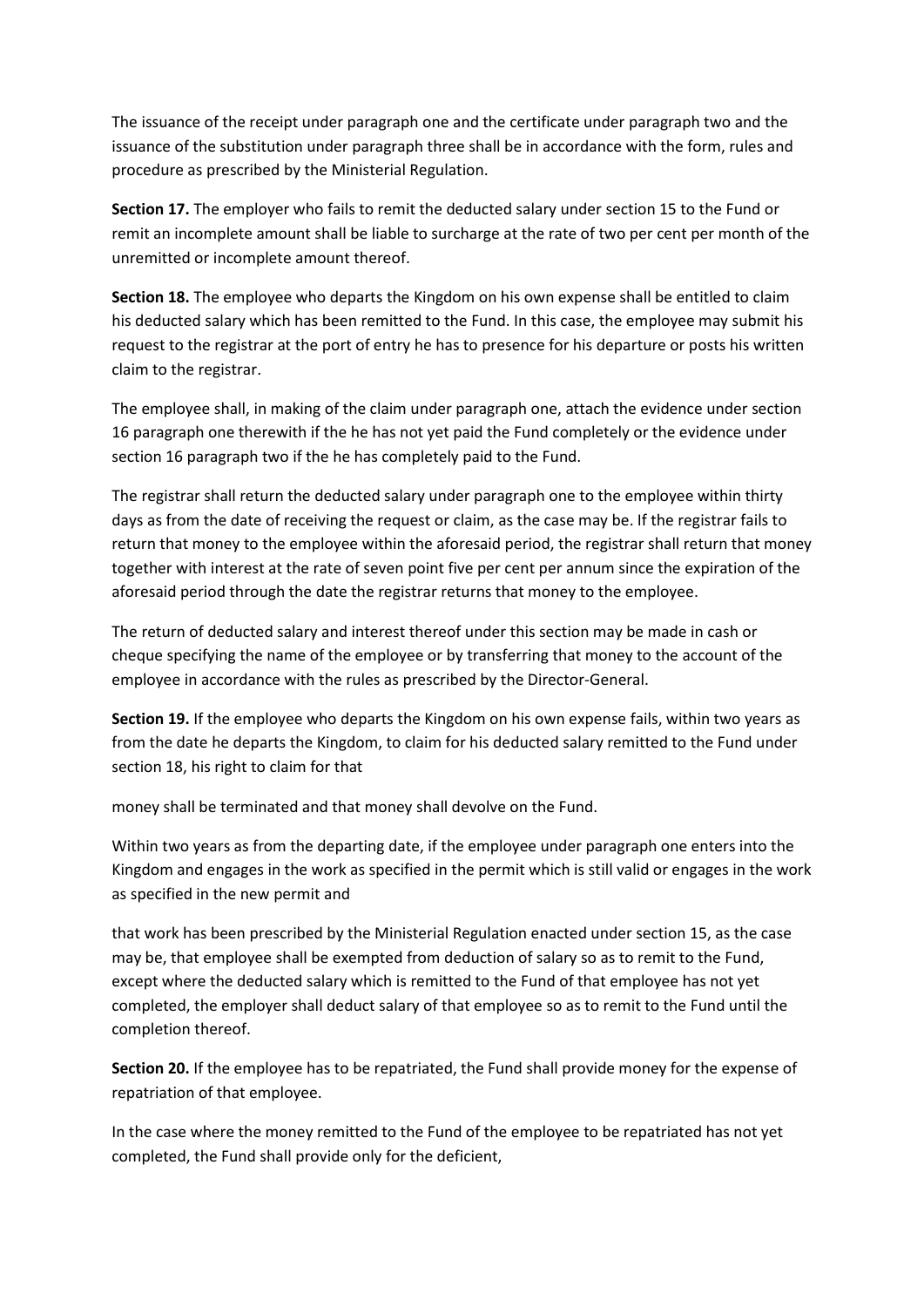except where the employee engages in work in the Kingdom on demand of the employer, that employer shall be liable to the deficient and the Fund shall collect the deficient from that employer.

**Section 21.** The permit granted under this Act shall be valid for not exceeding two years as from its granting date, except the permit which is granted to the alien under section 12 shall be valid through the period he has been permitted to work under such law.

The period of the permit under paragraph one shall not extend the period to stay in the Kingdom under the law on immigration.

**Section 22.** In the case where the period of work of the holder of permit under section 12 has been extended under such law, the licensor under such law shall notify the extension of that period in writing to the registrar in accordance with the form as specified by the Director-General as soon as possible and the registrar shall file that extension in the permit.

**Section 23.** Prior to the expiry date of the permit, if the holder of permit desires to continue engaging in that work, he shall apply for the renewal of that

permit to the registrar.

Upon submission of the application under paragraph one, the applicant may engage in that work until the registrar refuses the renewal.

The period of each renewal shall not exceed two years and the renewal shall be made only in necessary case so as to deter the settlement of alien in the Kingdom. In the case of the alien under section 13 (1) and (2), the consecutive period of work to be renewed shall not exceed four years, except where otherwise prescribed by the Council of Ministers occasionally.

The application for and the granting of renewal shall be in accordance with the rules and procedure as prescribed by the Ministerial Regulation.

**Section 24.** A holder of permit shall keep the permit on himself or at the place of work during work in order that it may be readily shown to the competent official or registrar.

**Section 25.** If the permit is lost or damaged, a holder of permit shall apply for its substitution to the registrar within fifteen days as from the date that loss or damage has known to him.

The application for and the granting of the substitution of the permit shall be in accordance with the rules and procedure as prescribed by the Ministerial Regulation.

**Section 26.** A holder of permit shall engage in work of the category or nature and with the employer and at the area or place and conditions as permitted.

The holder of permit who desires to change or add category or nature of work, employer, working area or work place or conditions shall be permitted by the registrar.

The application for and the granting of the permission shall be in accordance with the rules and procedure as prescribed by the Ministerial Regulation.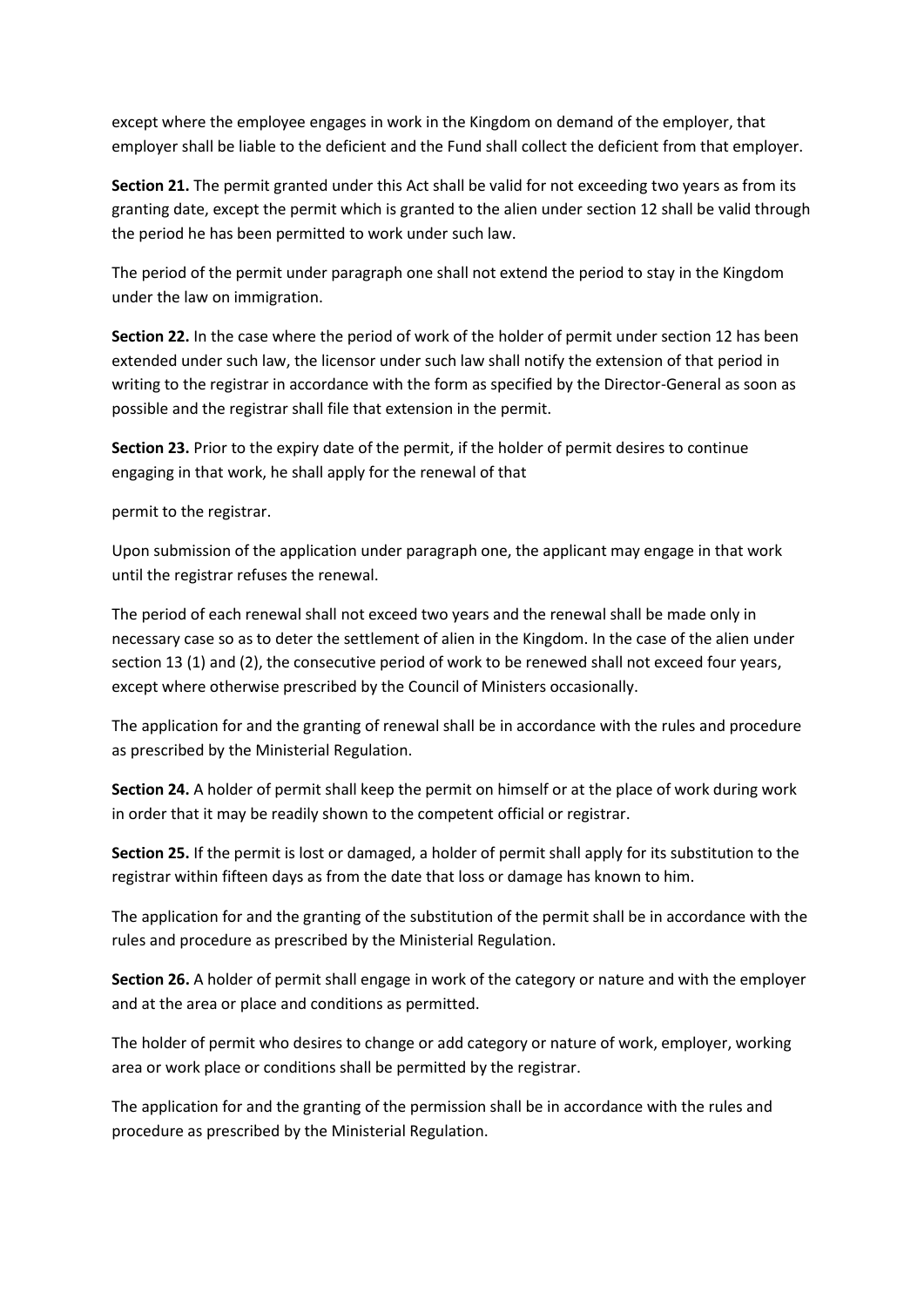**Section 27.** No person shall engage an alien to work for him other than the holder of permit and in the work of the category or nature and at the working area or work place as specified in the permit.

**Section 28.** If the holder of permit violates or fails to comply with the specified conditions, the registrar shall have the power to revoke the permit.

# **CHAPTER II**

# **Alien Repatriation Fund**

**Section 29.** There shall be established the fund in the Department of Employment, called the "Alien Repatriation Fund", so as to be the revolving fund for the repatriation of employee, alien and deportee abroad under this Act, the law on immigration and the law on deportation, as the case may be.

**Section 30.** The Fund shall consist of the following money and properties:

- (1) surcharge under section 8 paragraph three;
- (2) money to be remitted to the Fund by the employer under section 15
- (3) surcharge under section 17;
- (4) money devolve on the Fund under section 19 paragraph one;
- (5) money collected from the employer under section 20 paragraph two;
- (6) donated money or properties;

(7) fee collected under this Act as allowed by the Ministry of Finance to spend without remitting to State's fund;

(8) fruits of the Fund;

(9) subsidy from Government under section 31 paragraph two.

Money and properties under paragraph one shall devolve on the Fund without remitting to State's fund.

**Section 31.** The Fund shall be paid for the following purposes:

(1) to finance expenses in relation to the repatriation of employee under this Act;

- (2) to be returned to the employee under section 18 and to be paid for related expenses thereof;
- (3) to finance expenses in relation to the repatriation of alien under the law on immigration;
- (4) to finance expenses in relation to the deportation of deportee under the law on deportation;

(5) to finance necessary administration cost of the Fund, but not exceeding ten per cent of the fruits of the Fund;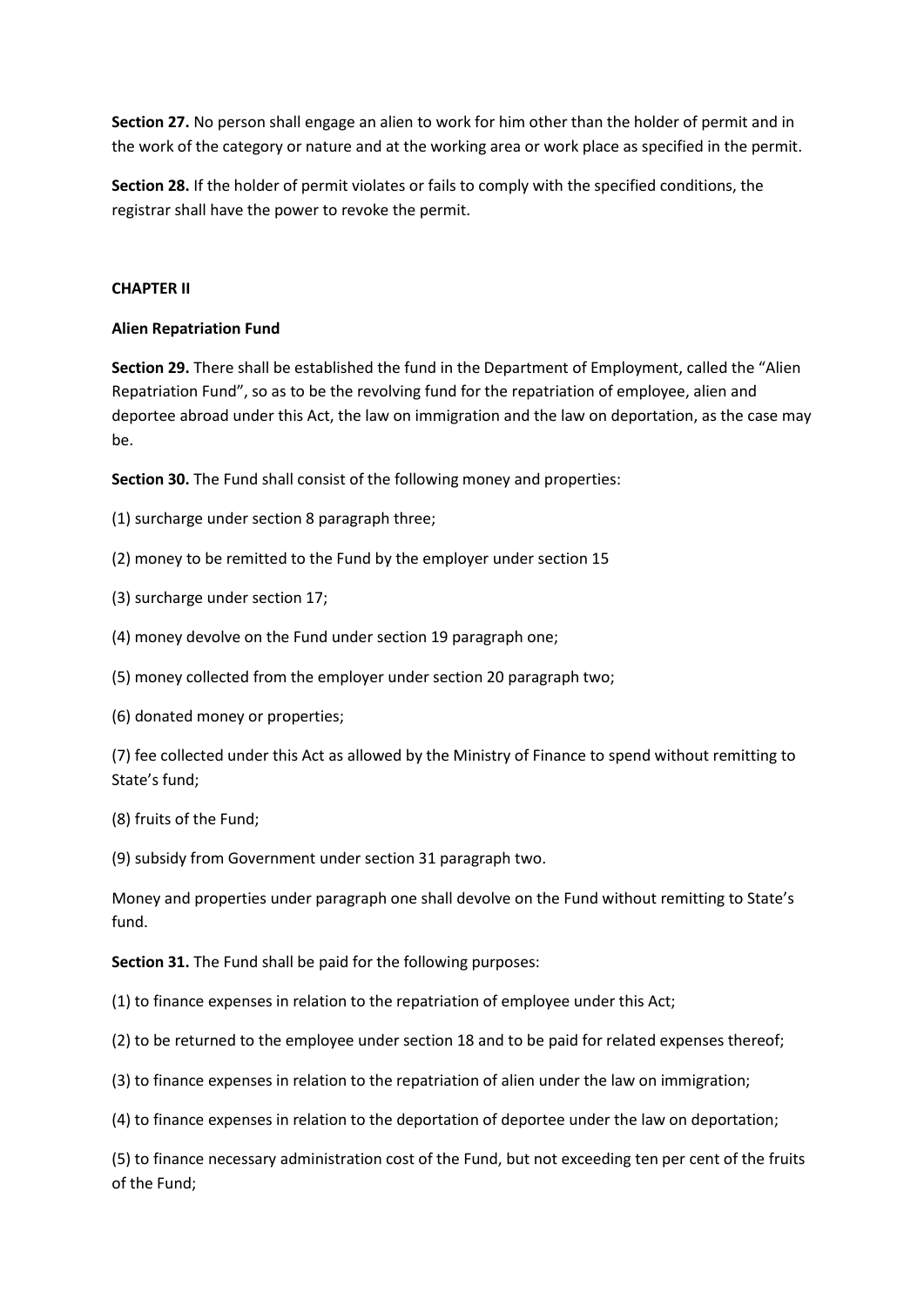(6) money of the Fund under section 30 (7) and fruits arising therefrom shall be paid particularly for the benefit of the concerned agencies in relation to the administration of the working of alien.

In the case where the money of the Fund is inadequate for the expenses under paragraph one, the Government shall from time to time pay subsidy to the Fund as necessary.

**Section 32.** There shall be the Board of Alien Repatriation Fund, consisting of the Permanent Secretary of the Ministry of Labour as Chairperson, the Director-General of the Department of Employment as Vice-Chairperson, the Commissioner of Immigration Bureau, a representative of the Ministry of Foreign

Affaires, a representative of the Office of the Attorney-General, a representative of the Bureau of the Budget, a representative of the Department of Provincial Administration, a representative of the Comptroller General's Department, a representative of the Department of Social Development and Welfare and not more than seven qualified persons having experience in labour, finance, industry and law appointed by the Minister with approval of the Council of Ministers as members.

The Director of the Office of Foreign Workers Administration shall be member and secretary.

The Board may appoint not more than two officials of the Department of Employment to be assistant secretaries.

**Section 33.** A qualified member of the Board shall hold office for the term of three years.

A qualified member who vacates from office may be reappointed, but not more than two consecutive terms.

**Section 34.** In addition to vacating office at the end of the term, a qualified member of the Board vacates office upon:

(1) death;

(2) resignation;

(3) being bankrupt;

(4) being an incompetent or quasi incompetent;

(5) being dismissed by the Council of Ministers due to negligent or dishonest in the discharge of duty, disgrace behaviour or incapability;

(6) having been sentenced by a final judgment to imprisonment.

**Section 35.** The provisions on the committee having duty to conduct administrative procedure under the law on administrative procedure shall apply to the appointment of the qualified members of the Board and the meeting of the Board *mutatis mutandis*.

**Section 36.** The Board shall have the power to appoint its subcommittee so as to consider or perform any act as entrusted by the Board.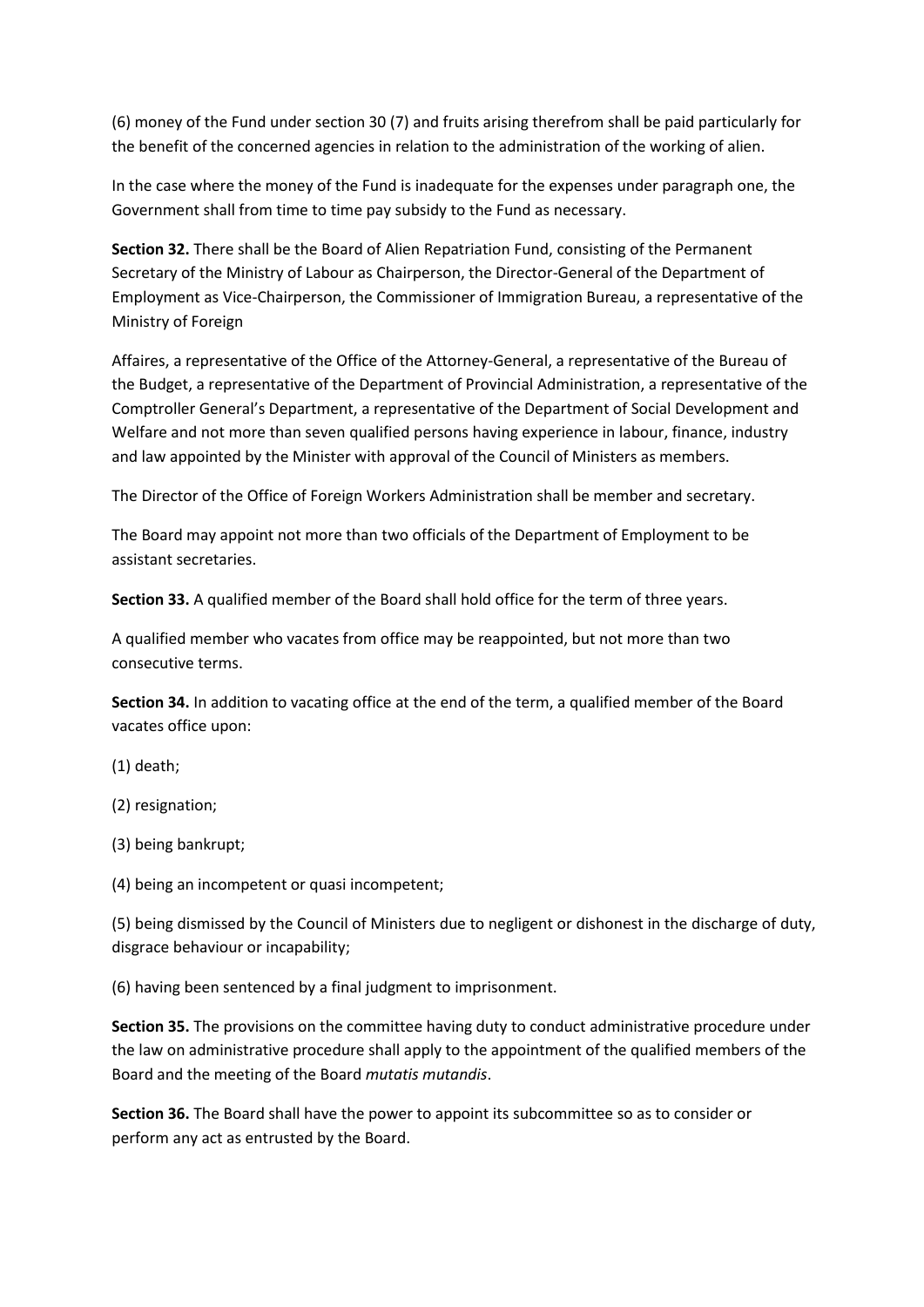The provisions on the committee having duty to conduct administrative procedure under the law on administrative procedure shall apply to the appointment and the meeting of the sub-committee of the Board *mutatis mutandis*.

**Section 37.** The Board shall have the powers and duties as follows:

(1) to lay down guideline, rules, conditions and priority for spending of the Fund for each year in accordance with the objectives of the fund;

(2) to determine rule for calculation of necessary cost in relation to the repatriation or deportation of the employee, alien or deportee of each nationality;

(3) to consider and allocate money of the Fund for financing each objective of the fund in accordance with the guideline and priority under (1);

(4) to consider and allocate money of the Fund to concerned agencies as advance money for repatriation or deportation of the employee, alien or deportee;

(5) to issue regulations relating to the receipt, spending, keeping or benefiting of money and internal audit of the Fund;

(6) to issue regulations relating to the rules and procedure for payment of money of the Fund to concerned agencies for the repatriation or deportation of the employee, alien or deportee and for payment of advance money under (4).

The determination, result of consideration and regulations under this section shall be published in the Government Gazette.

The regulations issued under (5) and (6) shall come into force upon their publications in the Government Gazette.

**Section 38.** The Department of Employment shall make and maintain the accounting of the Fund in accordance with the accounting system of the Ministry of Finance.

**Section 39.** The Office of the Auditor-General or the independence auditor as approved by the Office of the Auditor-General shall be auditor of the Fund.

**Section 40.** The auditor shall report the result of the audit to the Board for further submission to the Council of Ministers within one hundred and twenty days as from the ending date of the accounting year, and the Department of Employment shall publicise the financial statement as audited by the auditor within fifteen days as from the date the acknowledgement of the Council of Ministers has been given thereto.

# **CHAPTER III**

# **Committee Considering Working of Alien**

**Section 41.** There shall be the Committee Considering Working of Alien, consisting of the Permanent Secretary of the Ministry of Labour as Chairperson, the Secretary-General of the National Economic and Social Development Board, the Secretary-General of the National Security Council, the Director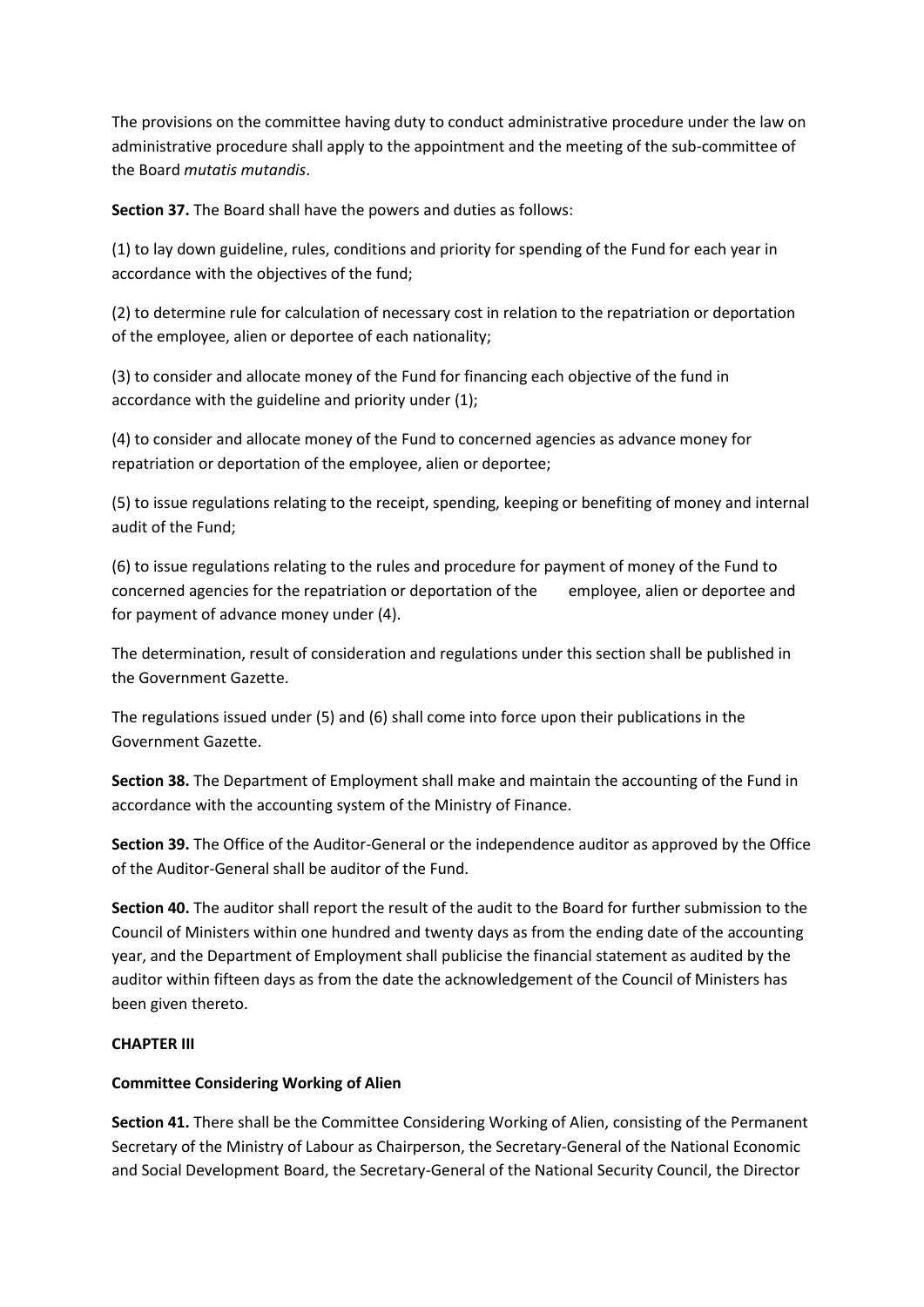of the National Intelligence Agency, the Attorney-General, a representative of the Ministry of Defense, a representative of the Ministry of Foreign Affairs, a representative of the Ministry of Agriculture and Cooperatives, a representative of the Ministry of Interior, a representative of the Ministry of Public Health, a representative of the Ministry of Industry, a representative of the Royal Thai Police, not more than three representatives of employers' organization, not more than three representatives of employees' organization and not more than four qualified persons having experience in labour, industry and law appointed by the Minister with approval of the Council of Ministers as members.

The Director-General shall be member and secretary and the Director of the Office of Foreign Workers Administration shall be member and assistant secretary.

The acquisition, term of office and vacation from office of the representatives of employers' organisation and employees' organisation and the term of office and vacation from office of the qualified members under paragraph one shall be in accordance with the regulations determined by the Minister with approval of the

Council of Ministers and published in the Government Gazette.

**Section 42.** The Committee shall have the powers and duties as follows:

(1) to propose policy on working of alien to the Council of Ministers;

(2) to give recommendation to the Council of Ministers or the Minister in the issuance of the Royal Decrees, Ministerial Regulations, Regulations and Notifications under this Act;

(3) to monitor, oversee and cooperate an implementation of the agencies concerned with the working of alien according to the policy on working of alien laid down by the Council of Ministers;

(4) to supervise an implementation of the Department of Employment under this Act to be in accordance with the policy on working of alien laid down by the Council of Ministers;

(5) to perform any other duties as entrusted by the Council of Ministers or Minister.

**Section 43.** At a meeting of the Committee, not less than one-half of the total number of the members must be presented to constitute a quorum.

At a meeting of the Committee, if the Chairperson is not present at the meeting or is unable to perform his duty, the members shall select one among themselves to preside over at the meeting.

A decision shall be made by a majority of votes. In casting votes, each member shall have one vote. In case of an equality of votes, the person who presides over at the meeting shall cast an additional vote as a casing vote.

**Section 44.** The Committee shall have the power to appoint its subcommittee to perform any act as entrusted by the Committee.

The provisions of section 43 shall apply to the meeting of the subcommittee *mutatis mutandis*.

### **CHAPTER IV**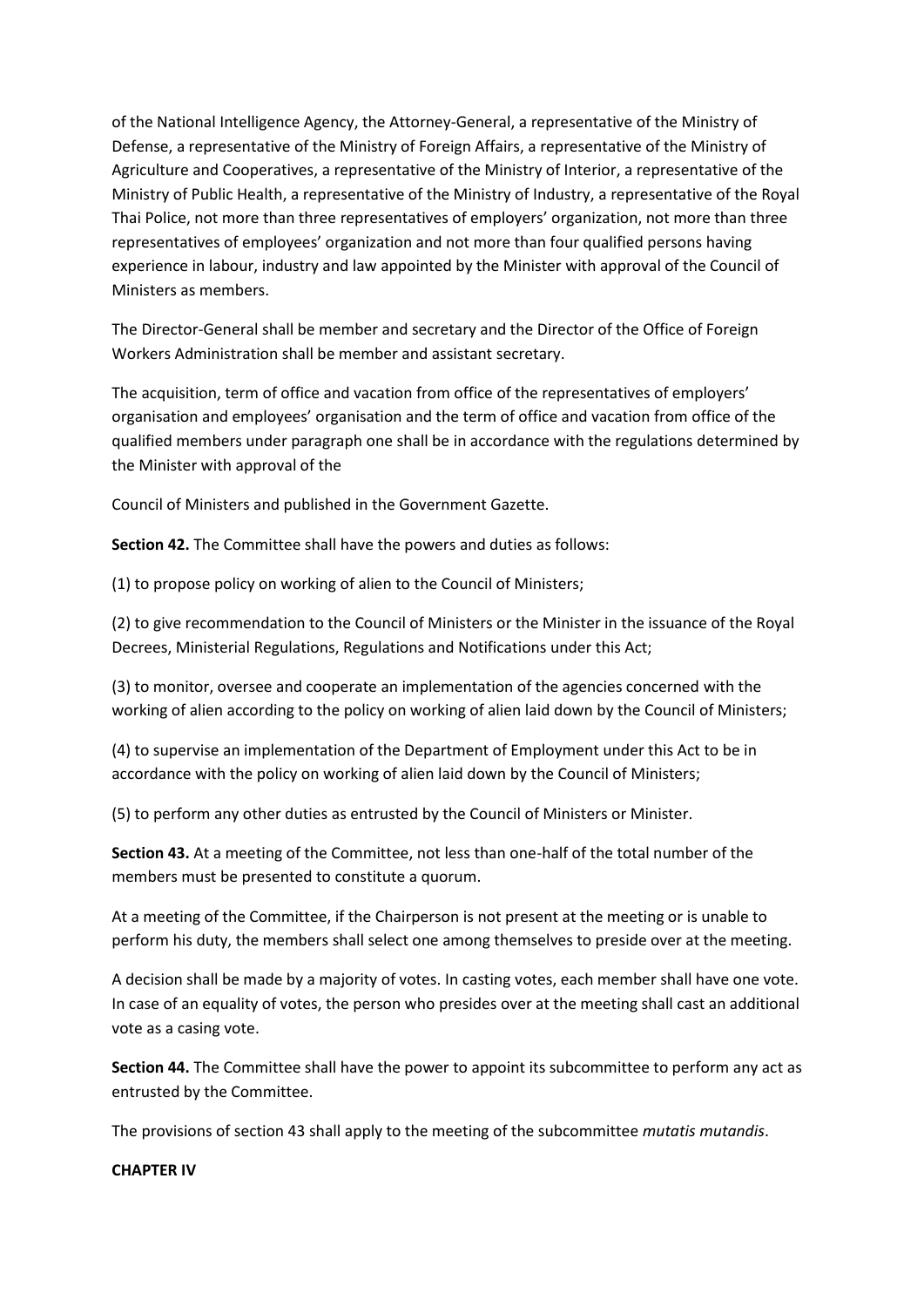### **Committee Considering Appeal on Working of Alien**

**Section 45.** There shall be the Committee Considering Appeal on Working of Alien, consisting of the Permanent Secretary of the Ministry of Labour as Chairperson, a representative of the Ministry of Foreign Affairs, a representative of the Office of National Economic and Social Development Board, a representative of the Office of Attorney-General, a representative of the Department of Business Development, a representative of the Office of the Board of Investment, a representative of the Royal Thai Police, a representative of employers' organization, a representative of employees' organization and not more than three qualified persons appointed by the Minister as members.

The Director-General shall appoint an official of the Department of Employment to be member and secretary and not more than two officials thereof as assistant secretaries.

The acquisition, term of office and vacation from office of the representatives of employers' organization and employees' organization and the term of office and vacation from office of the qualified members under paragraph one shall be in accordance with the regulations determined by the Minister and published in the Government Gazette.

**Section 46.** In the case where the registrar refuses to grant the permit or permission under section 9, section 11, section 13, section 14 or section 26 or refuses to renew the permit under section 23 or revokes the permit under section

28, the applicant or the person whose his permit has been revoked, as the case may be, shall have the right to appeal, in writing, to the Appeal Committee by submitting an appeal to the registrar within thirty days as from the date the order has known to him.

The registrar shall send the appeal together with his reasons for refusing the granting of the permit, permission, renewal of the permit or revocation of the permit to the Appeal Committee within seven days as from the date of receiving the appeal, and the Appeal Committee shall give a decision thereon within thirty days as from the date of receiving the appeal.

The decision of the Appeal Committee shall be final.

In the case of appeal on refusal order of not granting renewal of the permit under section 23, the appellant may engage in work until the decision of the Appeal Committee has been given.

**Section 47.** The provisions on administrative order and the committee having duty to conduct administrative procedure under the law on administrative procedure shall apply to the making of administrative order and the meeting of the Appeal Committee *mutatis mutandis*.

# **CHAPTER V**

# **Supervision**

**Section 48.** In the performance of duties under this Act, the Director-General, the registrar and the competent official shall have the powers as follows:

(1) to have written inquiry or summon any person to give statement and to produce document or evidence;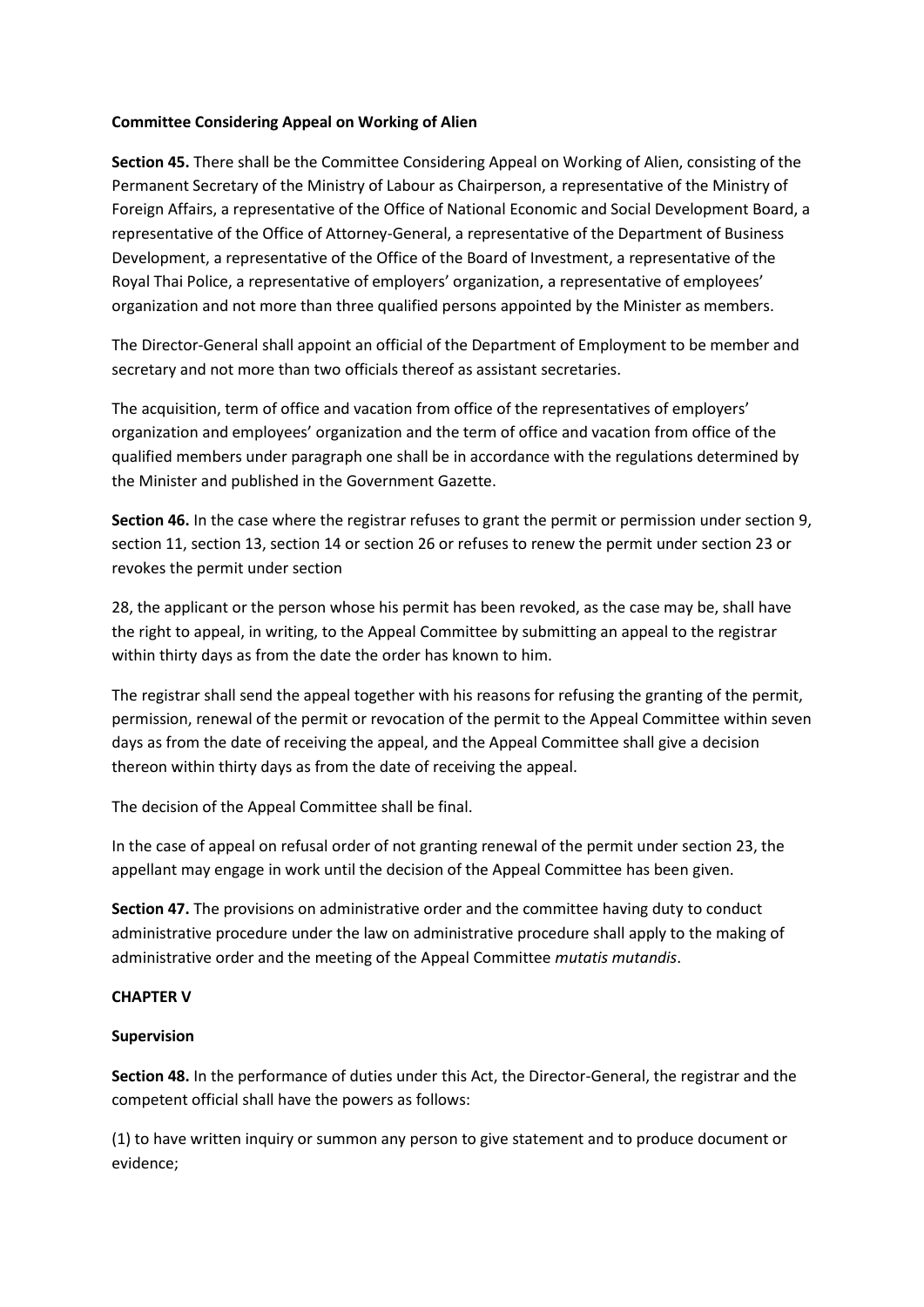(2) to enter into, for the purpose of inspection under this Act and with warrant of the Court, any place during working hour or the period believed to have work if there is a reasonable ground to suspect that there is an alien working in that place illegally, except the entering between sunrise and sunset. In this case, they shall also have the power to make an inquiry or summon any document or evidence from a person in charge of or relate to that place.

**Section 49.** The registrar and competent official shall have identification card made in the form as specified by the Minister by publishing in the Government Gazette.

In the performance of duties under this Act, the registrar and the competent official shall produce identification card to related person.

**Section 50.** In the performance of duties under this Act, the Director-General, the registrar and the competent official shall be the competent official under the Penal Code.

If the competent official finds the alien working without having the permit which is in violation of this Act and he orders that alien to report at the police station together with him but that alien fails to do so or tries to escape, the competent official shall have the power to arrest that alien without warrant of arrest and shall take the arrested person to the office of the inquiry official at once. In this case, the provisions of section 81, section 81/1, section 82, section 83, section 84, section 85 and section 86 of the Criminal Procedure Code shall apply to the arrest under this section *mutatis mutandis*.

In order to assist the inquiry official in conducting an inquiry, the

Minister may appoint the competent official having knowledge and experience in conducting an inquiry as joint-inquiry official under the Criminal Procedure Code. In this case, that competent official shall have the powers and duties to assist the inquiry official to conduct an inquiry the offense committed under this Act.

The carrying out of any conduct in relation to the arrest under paragraph two and the joint inquiry under paragraph three shall be in accordance with the rules and procedure as the Director-General and the Commissioner-General of the

Royal Thai Police jointly determined.

### **CHAPTER VI**

### **Penalties**

**Section 51.** An alien who engages in work without having the permit shall be liable to imprisonment for a term of not exceeding five years or to a fine from two thousand Baht to one hundred thousand Baht or to both.

In the case where the accused under paragraph one willfully departs the

Kingdom within the period specified by the inquiry official, but not more than thirty days, the inquiry official may settle the case and causes that alien to depart the Kingdom.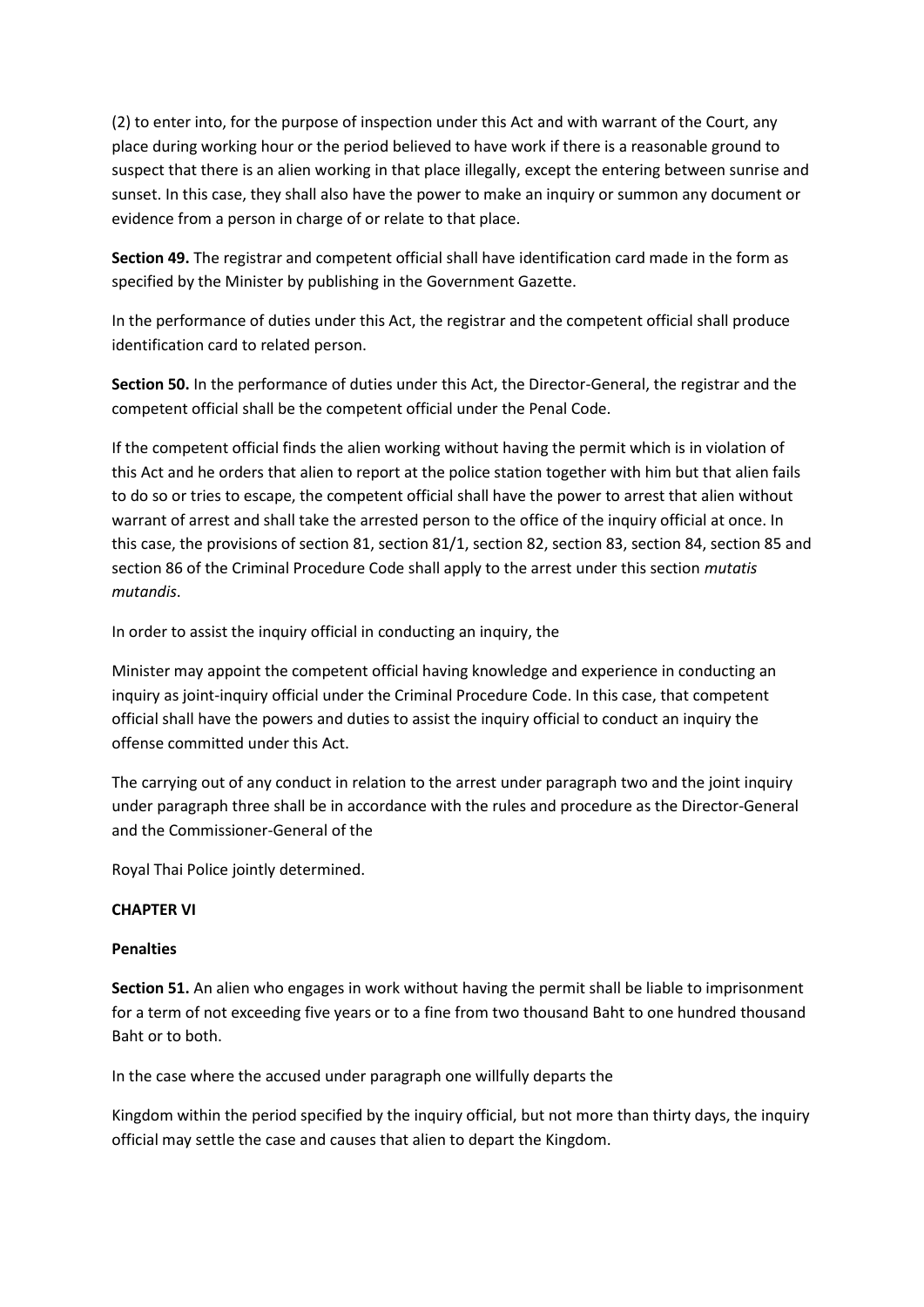**Section 52.** A holder of permit who engages in work in violation of the conditions determined under section 9, section 13, section 14 or section 26 shall be liable to a fine of not exceeding twenty thousand Baht.

**Section 53.** A holder of permit who fails to notify the registrar under section 22 or fails to comply with section 24 shall be liable to a fine of notexceeding ten thousand Baht.

**Section 54.** Whoever fails to comply with section 27 shall be liable to a fine of not exceeding ten thousand Baht, and he shall be liable to a fine from ten thousand Baht to one hundred thousand Baht per one alien if that alien has not had the permit.

**Section 55.** Whoever fails to comply with the written inquiry or fails to give statement or deliver document or evidence to the registrar or the competent official who performs duties under section 48 without reasonable ground shall be liable to a fine of not exceeding ten thousand Baht.

**Section 56.** The offenses under this Act other than the offense under section 51 may be settled by the Settlement Committee as appointed by the Minister.

The Settlement Committee as appointed by the Minister under paragraph one shall consist of three members whereby one of which shall be the inquiry official under the Criminal Procedure Code.

When the Settlement Committee has settled the case and the accused pay the fine in an amount as settled within thirty days, the case is deemed to be settled under the Criminal Procedure Code.

### **Transitory Provisions**

**Section 57.** The Ministerial Regulation prescribing the work that may be engaged by the alien under section 7 shall be enacted within two years as from the date this Act comes into force.

While there is no such Ministerial Regulation under section 7, the registrar may permit the alien to engage in any work other than the works as prescribed by the Royal Decree enacted under section 6 of the Working of Alien Act, B.E. 2521.

**Section 58.** An alien who holds the permit or has been permitted to engage in work under the Working of Alien Act, B.E. 2521 as amended by the Working of Alien Act (No. 2), B.E. 2544 on the date this Act has been published in the Government Gazette shall be deemed to have the permit or permission to engage in work under this Act in accordance with the conditions as specified in the permit or permission.

The permit granted under the Announcement of the National Executive

Council No. 322, dated 13th December B.E. 2515 shall be valid through the period as specified therein and the holder of permit still engage in work as permitted.

**Section 59.** All applicant and appeal submitted under the provisions of the Working of Alien Act, B.E. 2521 as amended by the Working of Alien Act

(No. 2), B.E. 2544 prior to the date this Act comes into force shall be deemed to be the application or appeal submitted under this Act.